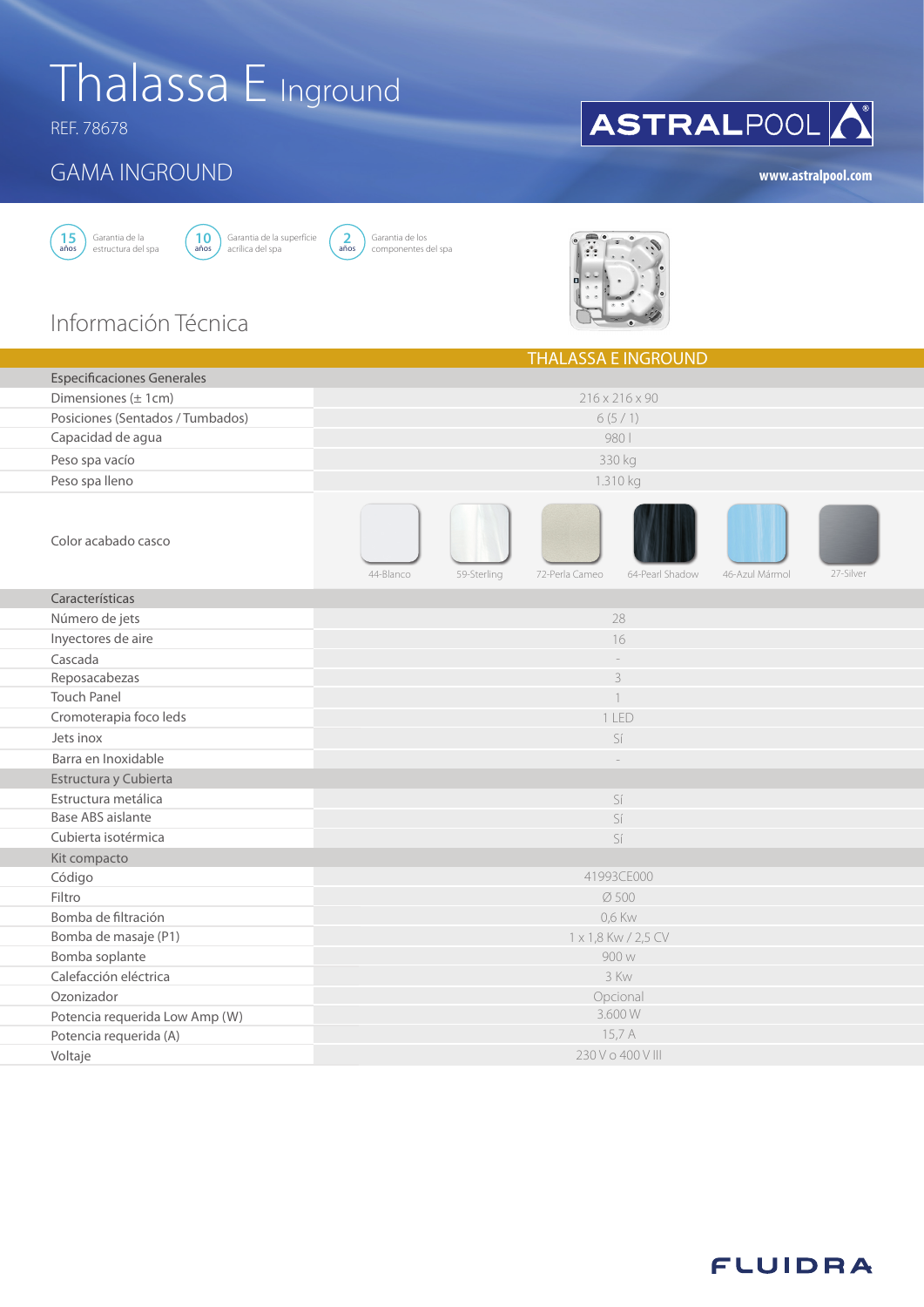# Thalassa E Inground

REF. 78678

#### INGROUND RANGE





Warranty of spa components **2** years



## Technical Information

|                                 | <b>THALASSA E INGROUND</b> |             |                |                 |                |           |  |  |  |
|---------------------------------|----------------------------|-------------|----------------|-----------------|----------------|-----------|--|--|--|
| <b>General Specifications</b>   |                            |             |                |                 |                |           |  |  |  |
| Dimensions $(\pm 1 \text{ cm})$ | 216 x 216 x 90             |             |                |                 |                |           |  |  |  |
| Positions (Seats / Loungers)    |                            |             |                | 6(5/1)          |                |           |  |  |  |
| Water capacity                  |                            |             |                | 980             |                |           |  |  |  |
| Empty hot tub weight            | 330 kg                     |             |                |                 |                |           |  |  |  |
| Full hot tub weight             | 1.310 kg                   |             |                |                 |                |           |  |  |  |
| Colour shell finish             | 44-Blanco                  | 59-Sterling | 72-Cameo Pearl | 64-Pearl Shadow | 46-Blue Marble | 27-Silver |  |  |  |
| Characteristics                 |                            |             |                |                 |                |           |  |  |  |
| Number of jets                  | 28                         |             |                |                 |                |           |  |  |  |
| Air nozzles                     | 16                         |             |                |                 |                |           |  |  |  |
| Waterfall                       | $\frac{1}{2}$              |             |                |                 |                |           |  |  |  |
| Headrests                       | 3                          |             |                |                 |                |           |  |  |  |
| <b>Touch Panel</b>              |                            |             |                |                 |                |           |  |  |  |
| Chromatherapy LED spotlights    | 1 LED                      |             |                |                 |                |           |  |  |  |
| <b>Stainless Steel Jets</b>     | Yes                        |             |                |                 |                |           |  |  |  |
| Stainless steel bar             |                            |             |                |                 |                |           |  |  |  |
| Frame and Cover                 |                            |             |                |                 |                |           |  |  |  |
| Metal frame                     | Yes                        |             |                |                 |                |           |  |  |  |
| Insulating ABS base             | Yes                        |             |                |                 |                |           |  |  |  |
| Isothermal cover                | Yes                        |             |                |                 |                |           |  |  |  |
| Compact kit                     |                            |             |                |                 |                |           |  |  |  |
| Code                            | 41993CE000                 |             |                |                 |                |           |  |  |  |
| Filter                          | Ø 500                      |             |                |                 |                |           |  |  |  |
| Filtration pump                 | 0,6 Kw                     |             |                |                 |                |           |  |  |  |
| Massage pump (P1)               | 1 x 1,8 Kw / 2,5 HP        |             |                |                 |                |           |  |  |  |
| Blower pump                     | 900 w                      |             |                |                 |                |           |  |  |  |
| Electric heating                | 3 Kw                       |             |                |                 |                |           |  |  |  |
| Ozonator                        | Optional                   |             |                |                 |                |           |  |  |  |
| Low amp power required (W)      | 3.600W                     |             |                |                 |                |           |  |  |  |
| Power required (A)              | 15,7 A                     |             |                |                 |                |           |  |  |  |
| Voltage                         | 230 V o 400 V III          |             |                |                 |                |           |  |  |  |

### **www.astralpool.com**

**ASTRAL**POOL